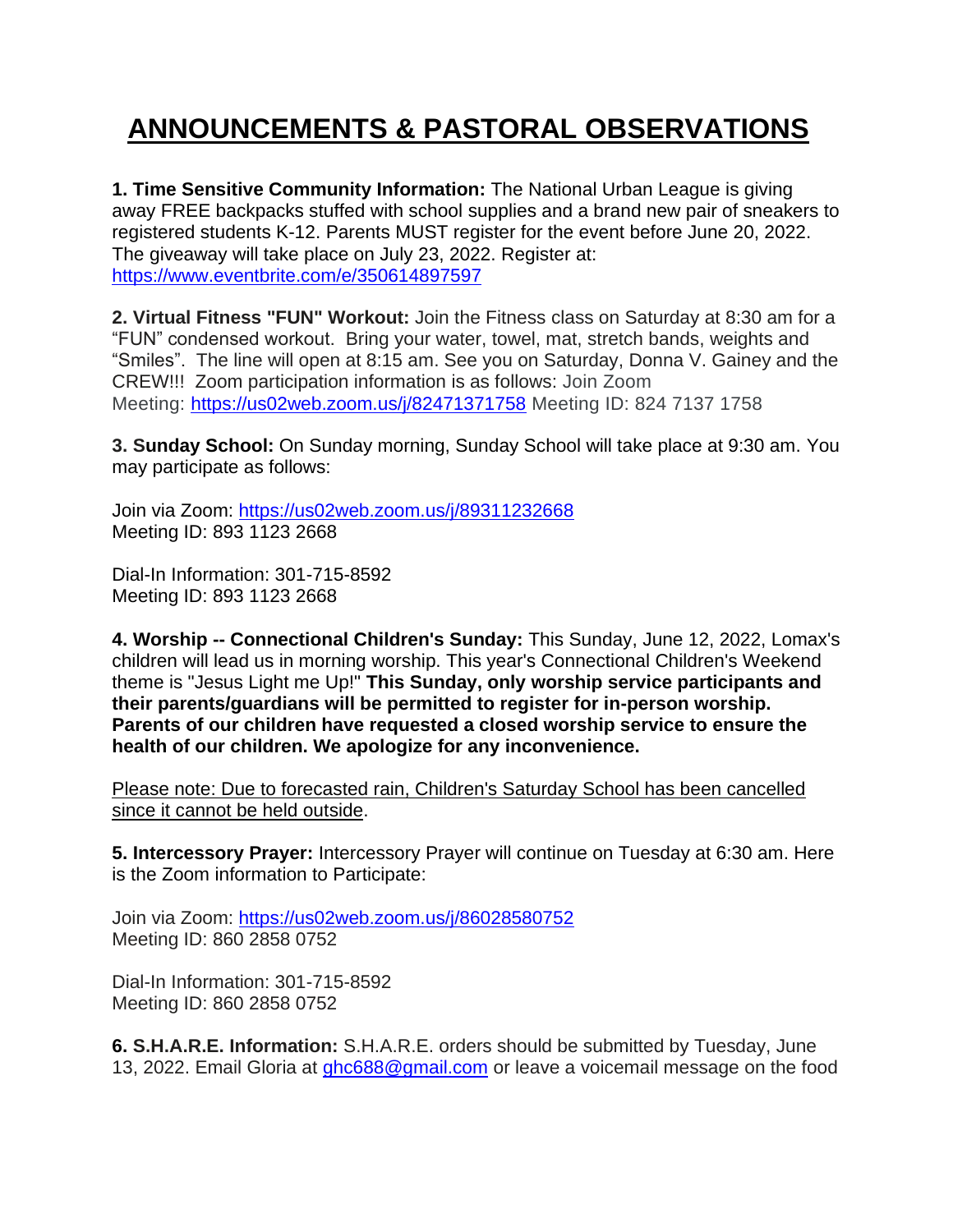pantry phone line at 703.979.8408. Order payments are due Saturday, June 18, 2022. Distribution day is Saturday, June 25, 2022, between 11:15 am and 12:30 pm.

**7. Bible Study:** Bible study will take place on Wednesday, June 15, 2022. In the new conference year, we will continue with our current Bible Study series entitled "Got Questions?" and focus on contemporary issues and/or questions that you may have about life situations and what the Bible has to say about them. Please feel free to submit a topic to Pastor Nelson directly via his email address, [avnelsonlaw@msn.com.](mailto:avnelsonlaw@msn.com) Zoom participation information will be sent out on Tuesday.

**8. Washington District Planning Meeting:** This meeting will be held on Thursday, June 16, 2022, at 7 pm. Following is Zoom participation information:

Join Zoom Meeting: [https://us02web.zoom.us/j/85205286246?pwd=aXhsYlNtNTBWWW80Yjc5dVgvZVNW](https://us02web.zoom.us/j/85205286246?pwd=aXhsYlNtNTBWWW80Yjc5dVgvZVN)Z z09 Meeting ID: 852 0528 6246 Passcode: 674466

By Phone: 301-715-8592 Meeting ID: 852 0528 6246 Passcode: 674466

**9. Arlington Coalition of Black Clergy's Juneteenth Celebration:** This event will be held on Saturday, June 18, 2022: All are welcome to attend "Juneteenth: A Celebration of Freedom" at Wilson Boulevard Christian Church from 11am - 2pm. There will be live music (Blues, R&B, Jazz, Gospel), workshops, shopping, fun & games.

**10. Lomax Health Unit Symposium:** Lomax's Health Unit is sponsoring a virtual Men's Health Month Symposium on Saturday, June 25, 2022, from 9-11 am. A flyer is below. Please encourage all men that you know to participate.

**11. Post-Father's Day Celebration:** The Women's Ministry is sponsoring a Post-Father's Day Celebration on Saturday, June 25, 2022, from 1-3 pm. Please save-thedate. More details will follow.

**12. Senior Ministry Information**: **Save-the-Date --** Thurs., July 21, 10-3. St. Michael's and Lomax AME Zion parishioners will travel west to Floris United Methodist Church, in Herndon, to enjoy the popular *Sacred Threads Exhibition***,** 2022 Edition. Hundreds of quilts—exploring themes of joy, inspiration, spirituality, healing, grief, and peace—will be on view in this biennial juried exhibition of work by quilters from throughout the U.S. The cost for round-trip group transportation from St. Michael's and docent introduction is \$10/person (cash on arrival). Before returning to Arlington, the group will have lunch (buy-your-own) in Herndon. Reserve your spot on the bus now! Space limited. Contact: Brenda Cox if interested.